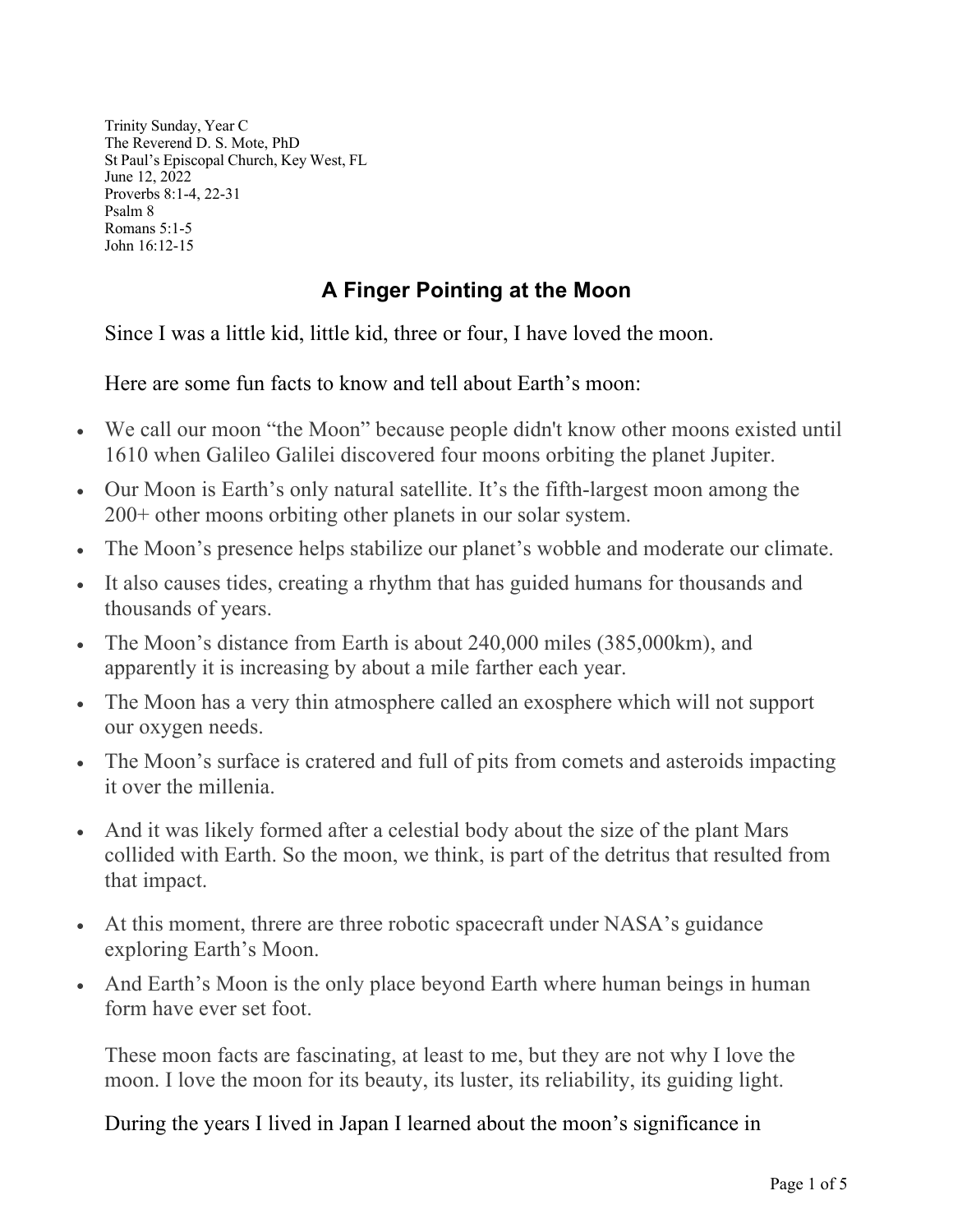Japanese cultures and Japanese religious traditions. It was there for the first time I encountered the Zen Buddhist saying which is translated lots of different ways by lots of different people.

One way to translate it is this: "I am not the moon: I am only a pointing finger (to the moon)."

Another way to translate it is, "All language is a finger pointing at the moon."

Whichever way you translate it, the meaning is, essentially, no matter how beautifully, wonderfully, brilliantly we describe something, our description is exactly that: a description of the thing and never the thing itself.

As one person has put it, "All words are just fingers pointing to the moon, but don't accept the fingers as the moon. The moment you start clinging to the fingers, the descriptions – that's when you miss the moon."

My finger or your finger held aloft and pointed in the direction of the moon may help another person standing near us also looking at the sky to see the moon. But we must never confuse our finger, our vision, our understanding with the moon to which we point.

Today is Trinity Sunday. It's a day on which many clergy prefer not to preach. For the most part, this is because it's really difficult to talk about and preach about the Holy Trinity without committing heresy, even when you're trying really hard not to, maybe especially then is when you wind up doing it.

However, if in preaching on Trinity Sunday a preacher is able to successfully avoid heresy and is able to provide an explanation or explication or some sort of doctrinal declamation about the Holy Trinity—if you do all that—the wonder and genius of the Trinity may be lost. Worse yet, the people listening may hear a feat of didactic reasoning and impressive explication and be left wondering what any of it means and why they should care about the Holy Trinity, just as you may be wondering why I began today with all those fascinating moon facts.

All the words and all the images, including a number of analogies, that have been used to explain how God is Three in One and One in Three, the Trinity, the Unity: most of them fall far short. And using them can actually lead us into some of the most egregious heresies of all.

One popular analogy is to say the Trinity is like water which can be in three forms: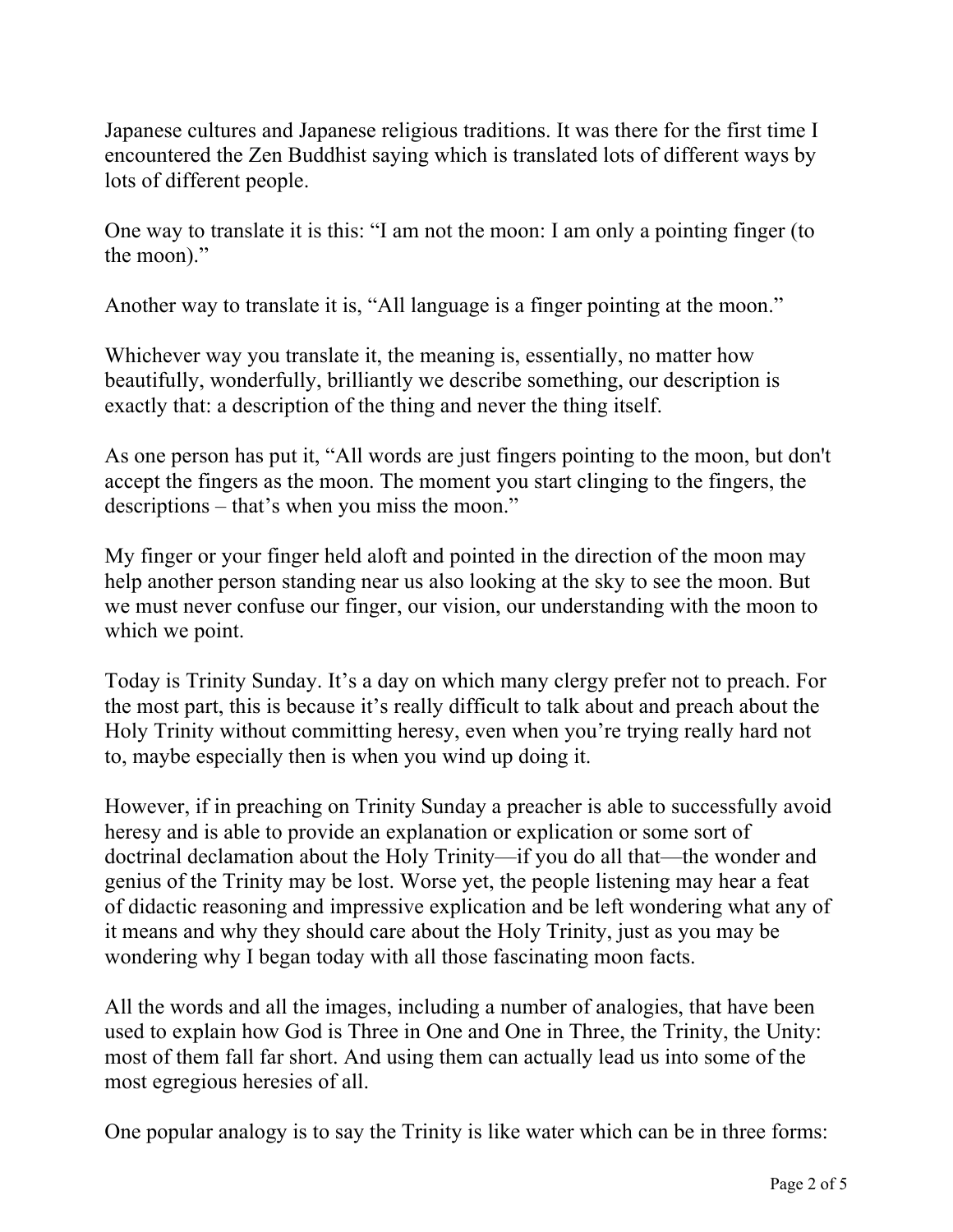solid, liquid, and gas (but is always water). We kind of understand that, but that's not the Trinity because the Trinity is all three all at once never passing back and forth between them.

A less popular but recently a metaphor I've heard fairly often is to describe the Trinity as an egg, a chicken egg, saying, well, an egg has three parts: the yellow, the white, and the shell. Three parts, at least, right? But this analogy doesn't work either because you have to have all three of those things to have an egg, and each of the three persons of the Trinity is entire and complete in and of itself.

You may have also heard that St Patrick as a missionary to Ireland used a threeleafed shamrock to try and help the Irish people understand this mystery of the Trinity that he was so taken with and wanted to convey to them. All of these fall short, one way or another, some in multiple ways.

I myself generally take comfort in the words of St Augustine of Hippo who said: "If you do not believe in the Holy Trinity, you may lose your soul. If you try to understand the Holy Trinity, you will lose your mind." So, he kind of puts it where some of us feel we approach: bring it to a certain point and then, *And what is it? And why do I care?*

**+++**

Our readings today sort of help us and sort of don't. The reading from Proverbs describes Holy Wisdom, which is a name some folks invoke as a name for the Holy Spirit. Proverbs of course is a pre-Christian text and doesn't seem to actually be talking about the Holy Spirit. The passage we've heard this morning states that Holy Wisdom, though the first thing created, was in fact created. But the Holy Spirit, like the Father, like the Son, uncreated, pre-existent, from before time.

The reading from Romans, a little more to the point, maybe a little bit more helpful for Trinity Sunday. It begins, "We have peace with God (Creator, Father) through our Lord Jesus Christ." Then he explains to us how we develop and maintain hope. And then at the end he says, "God's love has been poured into our hearts through the Holy Spirit that has been given to us." Nicely done, St Paul. Creator, Redeemer, Sustainer. Father, Son, Holy Spirit.

Today's gospel doesn't really help us understand the Trinity, but it does offer us some comfort if we are perplexed. On the night before he dies, Jesus tells the disciples they won't be able to understand everything. They won't be able to take it all in, and he knows that. And that's why he promises he will send the Holy Spirit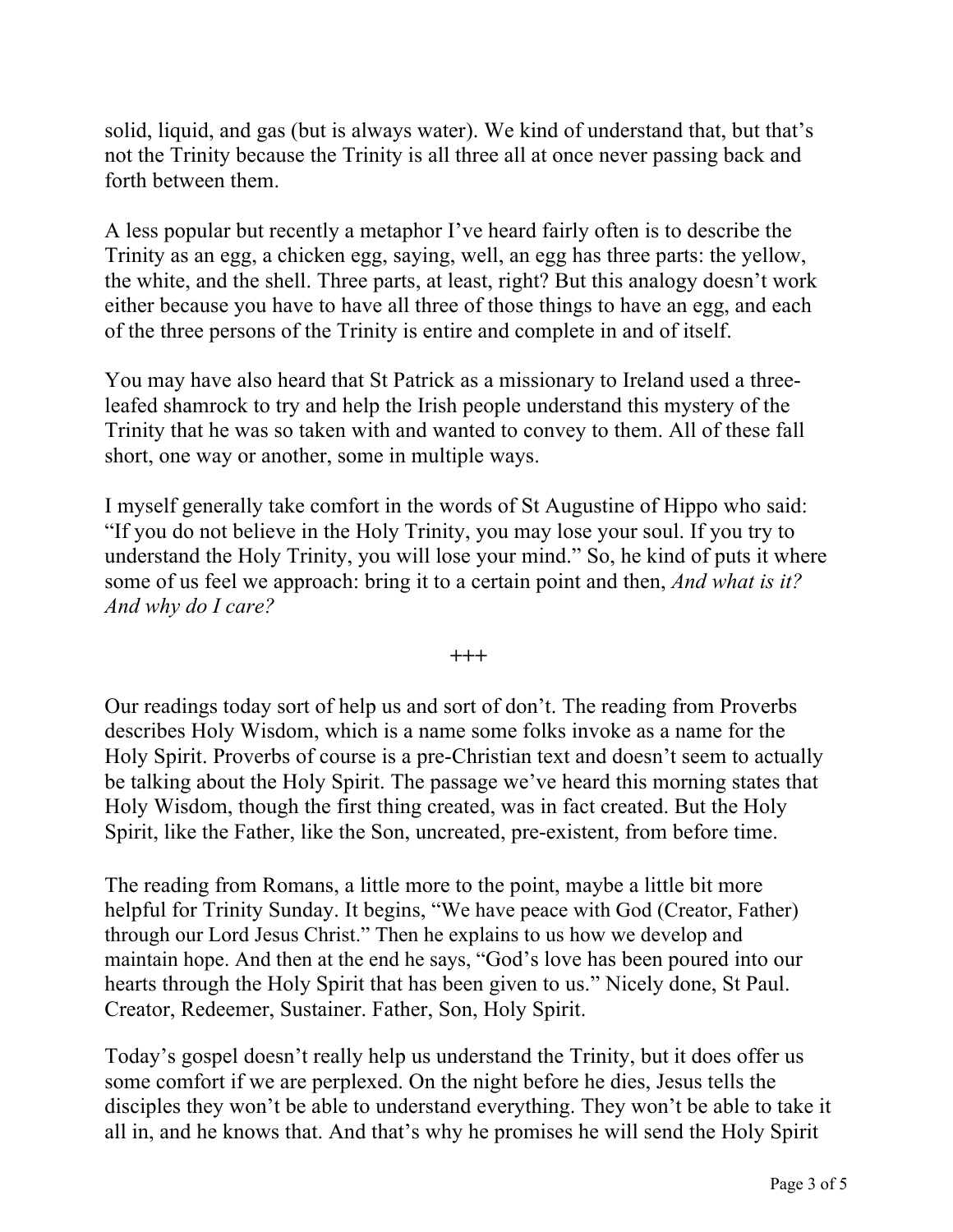to guide them into all truth. But, even so, not all the truth at one time but bit by bit as they are able to receive it.

So, we could join the ranks of those who have tried to figure out the Holy Trinity or explain it or explain it away or just blithely sum it all up with one of these analogies and say, "That's that." But the truth is, in doing any of that or all of that, we wouldn't actually be describing God. Certainly, we would not be describing God in the fullness and mystery and complexity and astonishing love that is the Holy Trinity.

So, I say let's not try to explain the Trinity, and let's certainly not try to explain it away.

I'll go this way instead.

Since I was a little kid, I have loved the moon. And the reasons I have loved it all my life are not because of all the interesting facts that one can learn about it and recite to others, including in a sermon. The reasons I love the moon are more poetic and existential and personal and breathtaking.

When I was twenty-one under the fullest, brightest, biggest moon I had ever seen up till then, I waded across a lagoon in Liberia, West Africa in water that came as high as my chest. And I carried a little kid about five or six on my shoulders. We made our way under that brilliant moonlight across this lagoon that none of us, including the people who lived there all the time, had ever been across during high tide. And we emerged from that lagoon and went out onto the beach, the Atlantic beach on the other side. And there under that glorious moonlight we saw all kinds of crabs and other critters running around, and we ran around some as well. It was a wonderful night guided and facilitated by moonlight. Now, I cannot tell you the names of any of those people that I walked across that lagoon with and emerged on that beach with. And I can't even tell you the name of that little kid whom I carried on my shoulders. But what do I remember? The glorious moonlight, the sense of community and connection, of sharing the wonder, the brilliance, the guidance of that mysterious moonlight.

Since moving to Key West, one of my most favorite things is watching the phases of the moon from various places on this island, through palm leaves and fronds in the rectory yard on Riviera Drive. Some nights on the way back from the church campus, I just stop and stand on Higgs Beach glorying in the wonder and beauty of the moon. The moon is lovely and cyclical and yet still somehow still unpredictable, always changing in our point of view and therefor somehow always